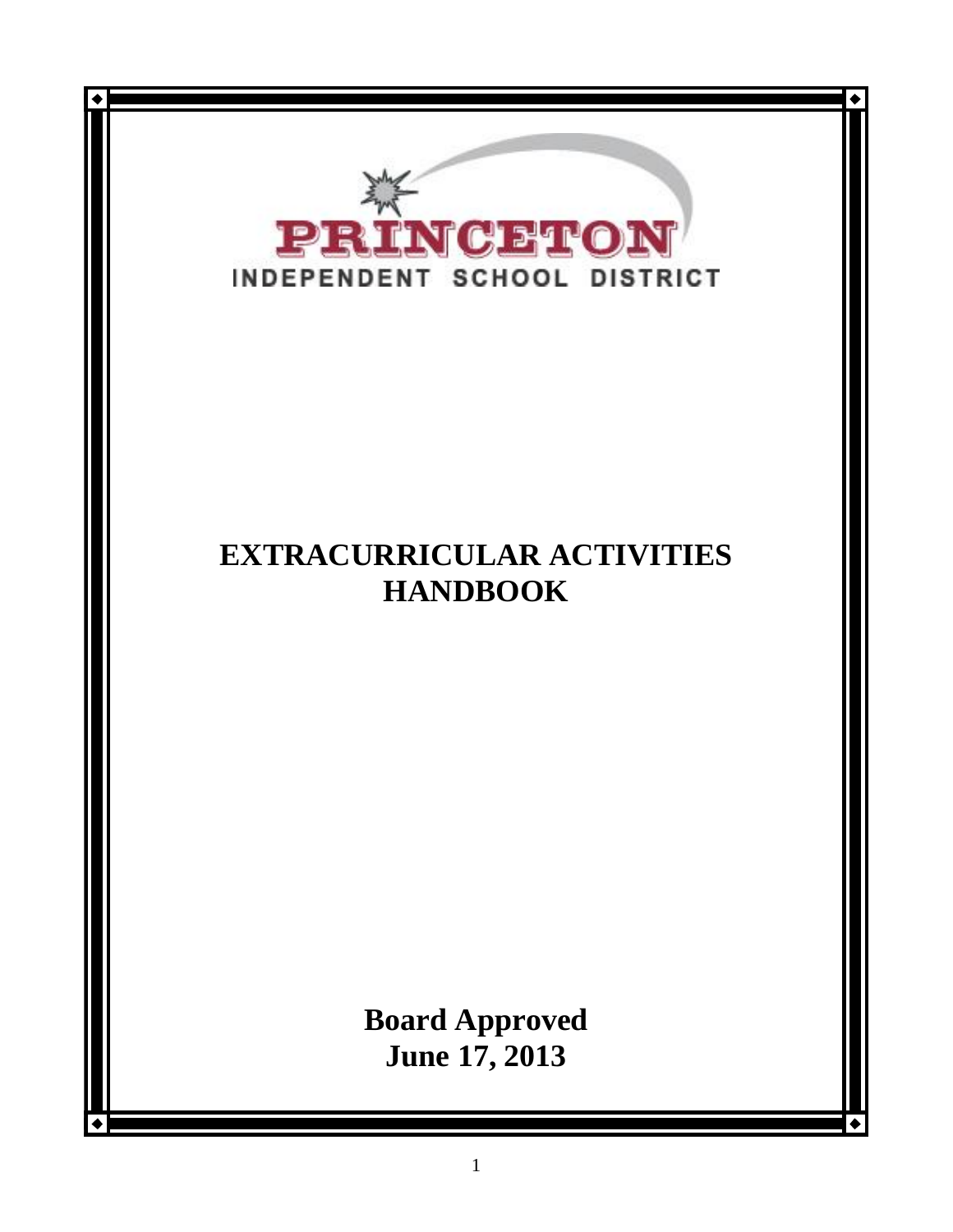# **EXTRACURRICULAR STUDENT ACTIVITIES HANDBOOK**

# **Philosophy and Definition**

Extra-curricular activities are school-sponsored activities that are not directly related to instruction of the TEKS, but may have an indirect relation to some areas of the curriculum. They offer worthwhile and significant contributions to a student's personal, physical, and social development. Participation in extra-curricular activities is a privilege and not a right, and students must meet specific requirements in order to participate. Activities may include, but are not limited to practices, performances, demonstrations, displays and club meetings and activities. **For the purpose of definition, extracurricular activities are all UIL sanctioned athletic, music, cheerleading, and literary participation in addition to all school sanctioned, related, or directed student clubs and organizations grades 7-12.**

# **Governance**

A well-rounded program of extra-curricular activities shall be maintained in the district secondary schools. The operation of the total program shall be in accordance with the regulations set by state law, State Board of Education rules, UIL regulations, local policy, campus regulations and individual organizations by-laws. Supervision of the program shall be the responsibility of the superintendent, but may be delegated to other staff members. In each activity, the sponsor, director, or coach shall have direct responsibility to maintain the extra-curricular program.

#### **Practice and Performance Time**

Students may practice outside the school day in any single extra-curricular activity a maximum of eight hours per school week (Monday through Thursday). Students may practice no more than one period during the school day in any single extra-curricular activity. Students may not participate in additional practice during study hall, lunch, or activity periods. Students may not participate in more than one contest or performance per activity per student per school week except to accommodate tournaments, post-season competition, and contests postponed by weather. No extra-curricular activities, meetings, or practices shall be scheduled on Wednesday (after 6:00 p.m.) or Sunday (all day), except as approved by the superintendent.

#### **Extracurricular Absences**

A student shall be allowed a maximum of ten extra curricular absences not related to post-district competition, a maximum of five absences for post-district competition prior to state, and a maximum of two absences for state competition. A student may extend the number of days prior to post-district from 10 to 15 providing they meet the following stipulations:

- The student has a cumulative overall average of 80 or above.
- The student has no more than 25 total absences (regular and extracurricular)

# **Social Events**

School activities shall conform to the purposes of the instructional program. Any social or other activity that is not part of the instructional program under the direction of district personnel shall be planned for, and limited to, non-school hours. Social activities shall have prior approval of the principal and shall be placed on the school calendar. All schoolsponsored social events shall have faculty supervision. Rules of conduct applicable to regular school hours shall be applicable to all school-sponsored social activities. Regulations concerning supervision, parental participation, refreshments, curfew, visitor participation, and other matters essential to the proper handling of such events shall be developed and implemented by principals, who shall work in conjunction with faculty, parents and student leaders in their formulation.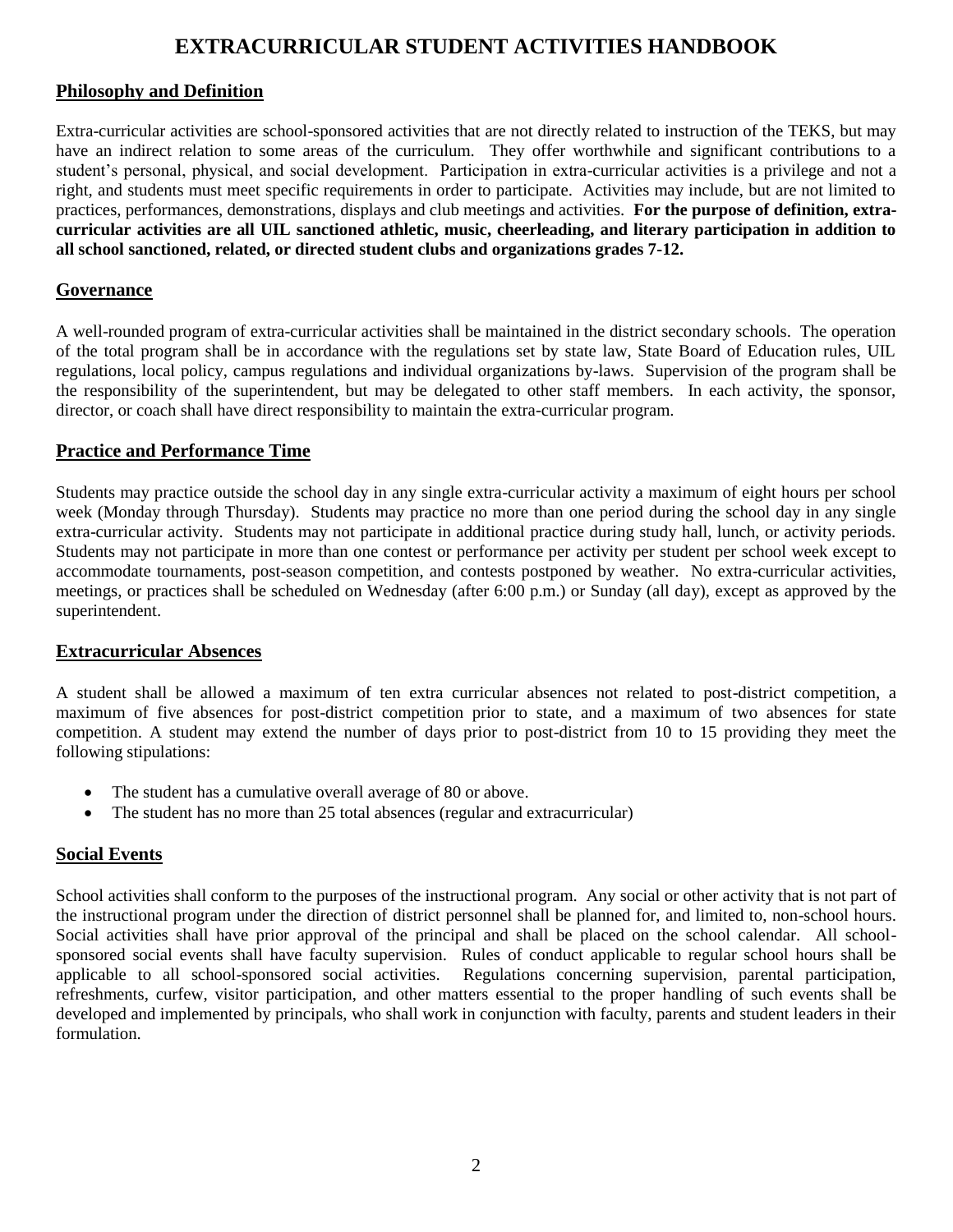# **State Law, UIL Rules, and State Board of Education Rules**

State law, UIL rules, and State Board of Education rules, shall govern interscholastic activities and extra-curricular activities. Local board policies and district rules may supplement these governing rules. No event shall be scheduled and no student shall be allowed to participate in any UIL event unless all pertinent rules and regulations are strictly enforced. Sponsors, coaches, parents, and students are responsible for knowledge of and compliance with rules for eligibility and participation. Students and parents are strongly encouraged to ask coaches, sponsors, and administrators before participation in any activity that might render a student ineligible for participation. Ignorance of any rule that results in a violation is not recognized by UIL as an acceptable excuse.

#### **Notice Regarding Steroids**

Anabolic steroids are for medical use only. State law prohibits the possession, dispensing, delivery, or administering of an anabolic steroid in any manner not allowed by state law. State law provides that bodybuilding, muscle enhancement, or increasing muscle bulk or strength through the use of an anabolic steroid or human growth hormone is not a valid medical purpose. Only a medical doctor may prescribe an anabolic steroid or human growth hormone for a person. A violation of state law concerning anabolic steroids or human growth hormones is a criminal offense punishable by confinement in jail or imprisonment in the Texas Department of Corrections.

#### **Travel**

Students who participate in school-sponsored trips shall be required to ride in transportation provided by the school to and from the event. Exception may be made if the student's parent or guardian personally requests that the student be allowed to ride home with the parent and signs a release or presents a written request to the coach or sponsor the day before the scheduled trip that the student be allowed to ride home with an adult designated by the parent. The district shall not be liable for any injuries that occur to students riding in vehicles that are not provided by the school. The coach or sponsor will have a sign out sheet for parents/guardians to sign when requesting that their student ride with them.

#### **District's Jurisdiction**

The district has jurisdiction over its students during the regular school day, while going to and from school or school activities on district transportation, and while the student is at a school activity. This jurisdiction includes any activity during the school day on school grounds or attendance at any school-related activity (regardless of time or location).

#### **Codes of Conduct**

Sponsors, coaches, and directors of extra-curricular activities may develop and enforce codes of conduct that are more stringent than this general code and may condition membership or participation in the activity on adherence to that specific code of conduct. Extra-curricular codes of conduct may take into consideration conduct that occurs outside of the school's usual jurisdiction. No provision of an extra-curricular code of conduct shall have the effect of discriminating on the basis of sex, race, disability, religion, or ethnicity.

The Athletic Directors, UIL Coordinator, Band Director and other sponsors shall receive annual approval from the Superintendent for such codes before they are communicated to students. Students shall be informed of any extracurricular code of conduct at the beginning of each school year or before practice begins for the organization. Students and their parents shall sign and return to the sponsor or coach a statement that they have read the extra-curricular code of conduct and consent to it as a condition of participation in the activity.

Extra-curricular activity codes of conduct may include disciplinary measures related to involvement in the activity, including removal or suspension from participation. **If the conduct for which a student is removed or suspended from the activity is also conduct that violates the general code of student conduct and the conduct occurs while the student is under the school's jurisdiction, the student shall be subject to appropriate school administrative disciplinary action.**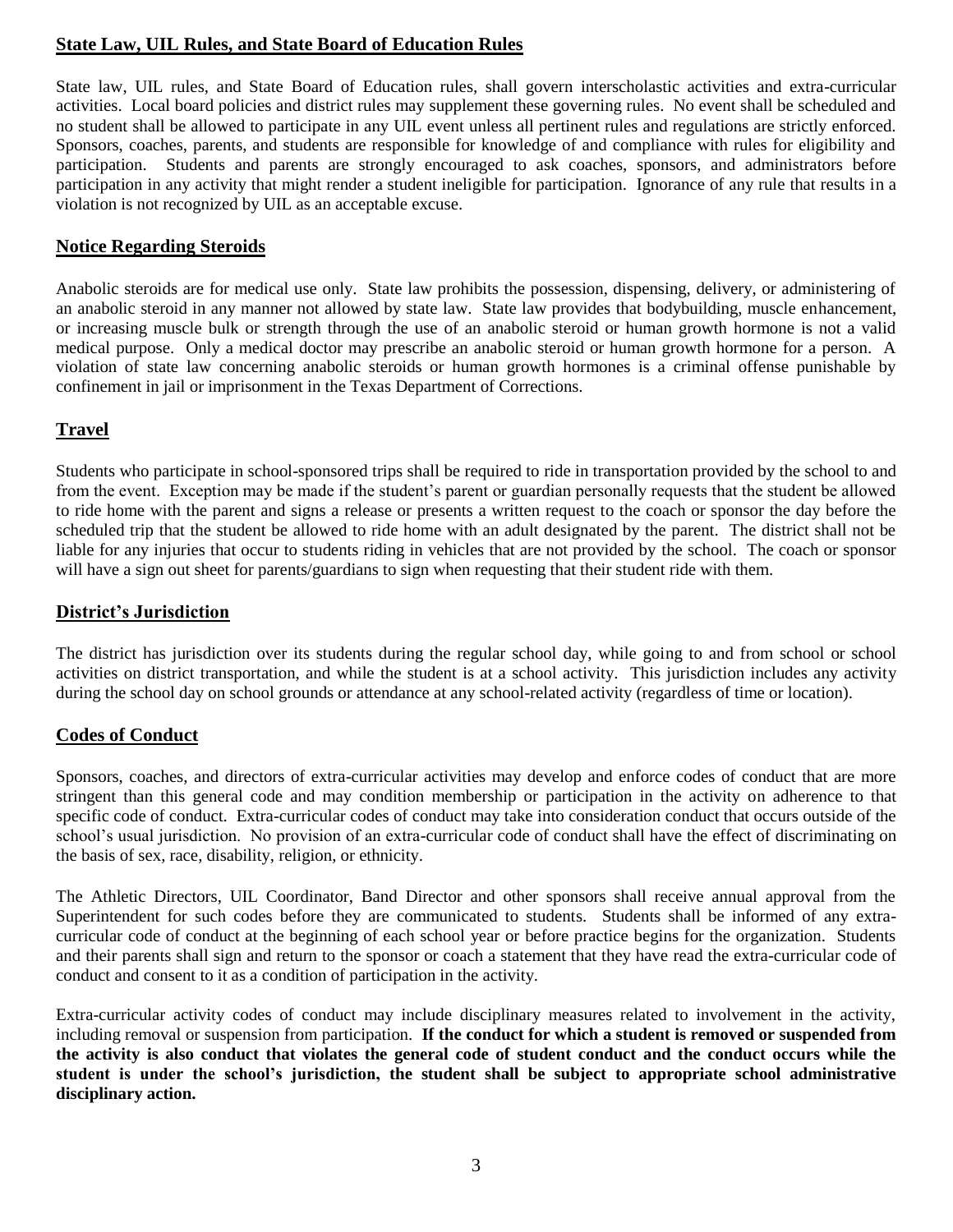*(The presence of an extra-curricular activity code of conduct shall not limit or restrict the availability of removal from participation in extra-curricular activities as a discipline management technique for conduct that violates the general code of student conduct)***.**

# **Hazing**

The district prohibits hazing. Hazing means any intentional, knowing, or reckless act directed against a student, by one person alone or acting with others, that endangers the mental or physical health or safety of a student for the purpose of being initiated into, affiliating with, holding office in, or maintaining membership in any organization whose members are or include other students.

# **No Pass – No Play**

A student is ineligible to participate in extra-curricular activities sponsored or sanctioned by the school, if the student receives a grade lower than 70 on a scale of 100, in any academic class (six-week grading period). **An identified advanced class (Pre-AP and AP) will meet a grade of 60 on a scale of 100** (six-week grading period). The grades of the ineligible student shall be reviewed at the end of each three-week period following the date on which the ineligibility began. The ineligibility is removed if the student's grade in each class is 70 or higher at the end of the three-week grading period. The principal shall make the determination concerning the student's eligibility.

A student that is ineligible under the "no pass – no play rule" may practice or rehearse with other students. **Ineligible students shall not travel with the school organization to a contest, sit with them, wear uniforms, or participate in any way during the student's ineligibility.**

Ineligible students do not regain eligibility immediately. They must wait seven days after the end of the grading period. Students, who were eligible, do not lose eligibility until seven days after the end of the grading period. Students who pass all courses for a six-week grading period remain eligible throughout the next six-week grading period. Semester grades are not used in determining eligibility.

# **Physical Examinations**

School policy requires each participant in the athletic program to obtain a physical examination before his/her first practice session entering  $7<sup>th</sup>$  and every subsequent year that a student participates in an athletic activity.

# **Discipline**

All extra-curricular activities are extensions of the educational program of Princeton Independent School District. Participation in extra-curricular activities is a privilege, not a constitutional right. Participation is contingent on the student maintaining eligibility and an acceptable behavior record in the school district. Each participant is subject to the discipline management plan and student code of conduct of the school district. Therefore, it is the responsibility of each extra-curricular participant to be aware of the student code of conduct and discipline management plan of the district.

Placement in In-School Suspension (ISS), **will allow** the student to participate in practice or rehearsal during their time in ISS. *(Students will not be allowed to participate in games or contests during their days in ISS, unless it is their final day in ISS. For example, a student placed in ISS Tuesday, Wednesday, and Thursday, will be eligible for participation in an extra-curricular activity on Thursday at 2:45 p.m.)* **Any further disciplinary action will be at the discretion of the director or sponsor of the activity.**

Placement in Alternative Education Program (AEP), out-of-school suspension, or expulsion **will not** allow student to participate in extra-curricular for the same dates the disciplinary action is in force. *(This includes practice or rehearsal time).*

The student will be eligible to participate after 2:45 p.m. on the last day of their discipline. Disciplinary actions resulting in removal from the student's regular education program are determined on a first available date basis. Extra-curricular schedules **will not** be taken into consideration for disciplinary placement.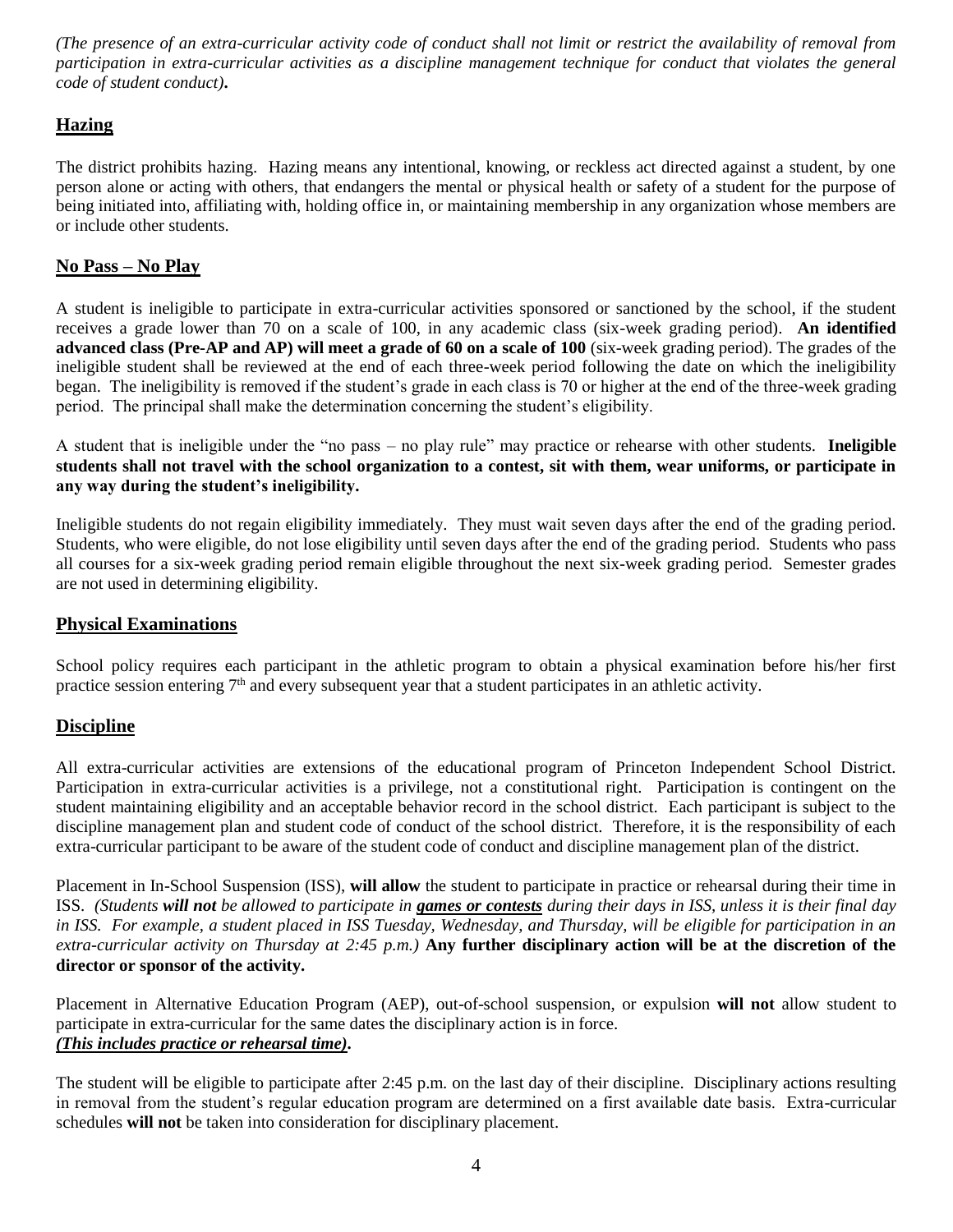# **Attendance**

To be eligible to compete or participate in extra-curricular activities, a student must attend school the day of the activity. With prior notification and approval, the campus principal or designee may permit a student to participate if in his/her judgment the absence is due to emergency or circumstance beyond the control of the student or parent/guardian.

#### **Mandatory Drug Testing**

All participants of extra-curricular activities will follow the Princeton Independent School District's Drug Testing Policy. The parent and the student will sign all rules and regulations, before a student is tested.

The students will be subject to the consequences of the policy. For example: A student suspended from participation for twelve-weeks (second offense) will not be eligible for competition during the suspension. The student **may** practice or rehearse during the suspended period. It will be the discretion of the Administrator in charge of the Drug Testing Policy to determine when the punishment initiates and concludes.

#### **Removal from a Program or Activity**

When a sponsor, coach or director requests that a student be removed from their program (within the first three-weeks of the semester) the campus administration will determine when the change will occur.

#### **Social Media**

It is important that students not use social media inappropriately. Examples of inappropriate use include: bullying, threats, demeaning comments, references to alcohol/drugs, posting inappropriate pictures, etc. Although it is not the duty of the sponsor to monitor students' social media, when inappropriate posts are brought to their attention, they will use the following procedures:

| $1st$ Event -           | Warning                                      |
|-------------------------|----------------------------------------------|
| $2nd$ Event -           | Sponsor directed consequences                |
| $3^{rd}$ Event -        | Suspended for 1 contest / game / performance |
| 4 <sup>th</sup> Event - | Suspended for the remainder of the semester  |

#### **Alcohol and/or Drug Use**

If it is determined that a student has used alcohol and/or drugs or in cases where post and/or pictures indicate there could be a problem with alcohol and/or drugs, the student will be placed on level 1 of the Mandatory Drug Testing Program.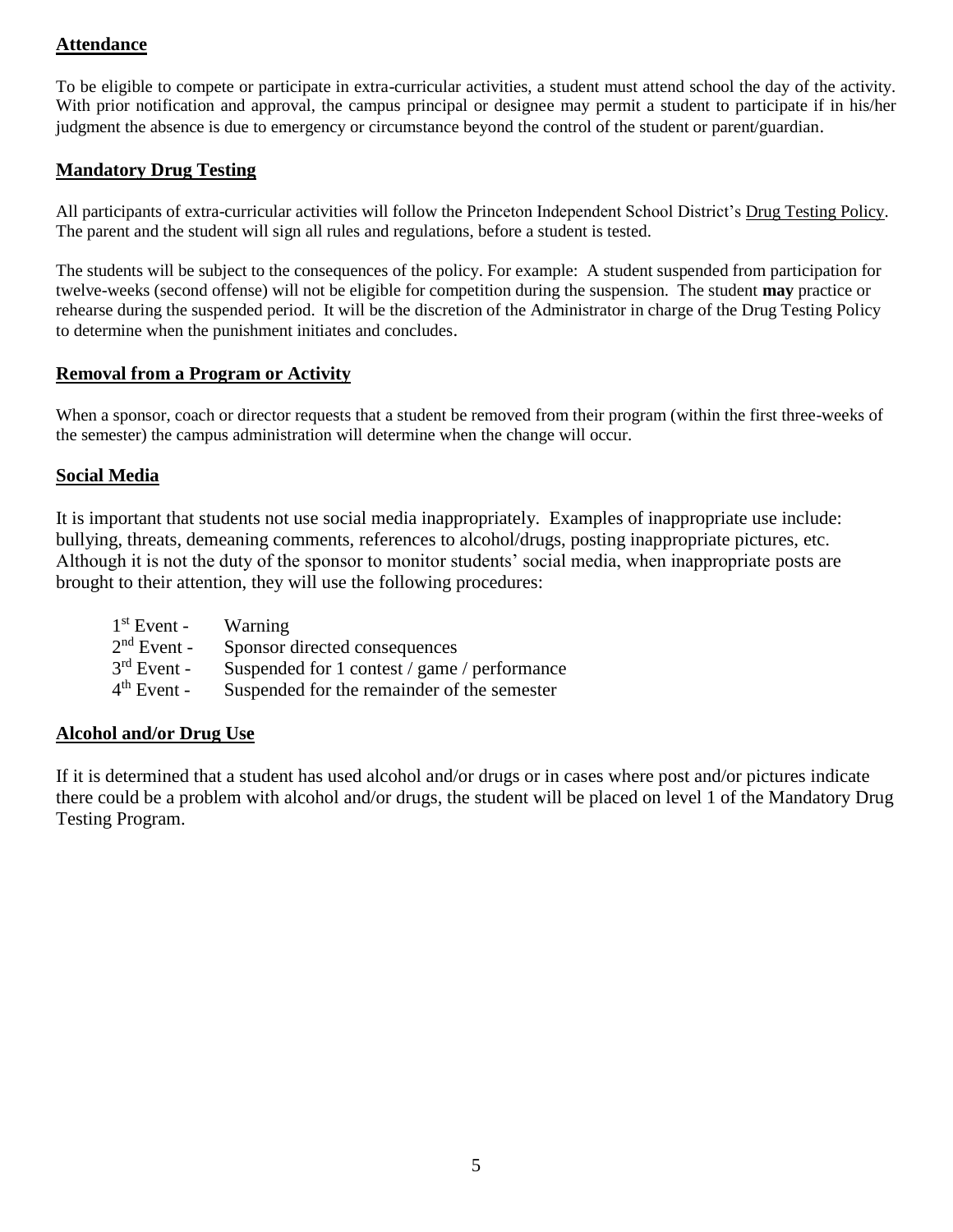# **Students, Parents, Fans, Coaches, Sponsors Ejected from a School Related Contest or Event**

Individuals ejected or removed by an official from a contest or event will be subject to the following discipline:

| $1st$ Offense | Student will not participate in the next contest or event.<br>Fan, Coach or Sponsor will not attend the next contest or event.                                                                                                                                            |
|---------------|---------------------------------------------------------------------------------------------------------------------------------------------------------------------------------------------------------------------------------------------------------------------------|
| $2nd$ Offense | Student will not participate in the next three contests or events.<br>Fan, Coach, or Sponsor will not attend the next three contests or events.                                                                                                                           |
| 3rd Offense   | Student will not participate in any extra-curricular activities, for the remainder of school year.<br>Fan will not attend any extra-curricular activities, for the remainder of school year.<br>Coach or Sponsor will be dismissed of their coaching or sponsoring duties |

The punishments are on a continuation and include all contests or events in which a student participates.

*An example: A student that is removed from a 9th grade football game (first offense). The student must sit out the next contest (9th grade basketball game). The student then is removed from a 9th grade basketball game (second offense). The student must sit out the next three games of basketball. The student is then removed from a 9th grade baseball game (third offense). The student will not participate in any other games or events for the remainder of the school year.* 

**Scrimmages and practices do not count as contests or events; only games will count.**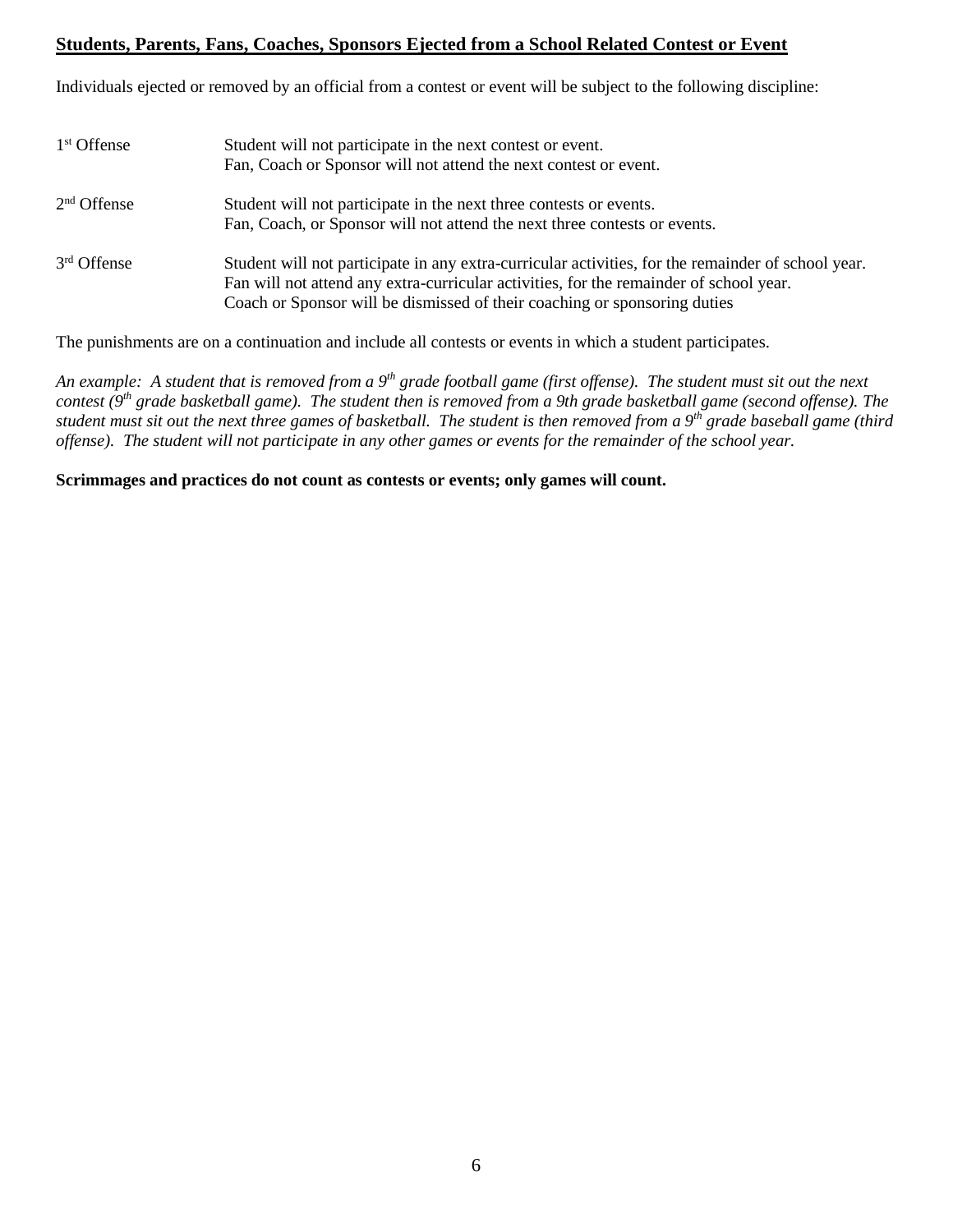# **Alternate Student Travel Form**

|                                                                                        | Name                               |                                                                                                                |
|----------------------------------------------------------------------------------------|------------------------------------|----------------------------------------------------------------------------------------------------------------|
|                                                                                        |                                    |                                                                                                                |
| Destination of Trip                                                                    |                                    | Mith Manuel Adult Driver's Name                                                                                |
|                                                                                        |                                    |                                                                                                                |
| By Car, bus, other at Departure Time                                                   |                                    |                                                                                                                |
| The reason for this alternate method of travel is:                                     |                                    |                                                                                                                |
|                                                                                        |                                    |                                                                                                                |
|                                                                                        |                                    |                                                                                                                |
|                                                                                        |                                    |                                                                                                                |
|                                                                                        |                                    |                                                                                                                |
| all liability in connection with this alternate method of travel for this school trip. |                                    | I hereby release and hold harmless Princeton School District, its Trustees, employees, and agents from any and |
|                                                                                        |                                    |                                                                                                                |
| Parent/guardian signature                                                              |                                    | Date                                                                                                           |
|                                                                                        |                                    |                                                                                                                |
| Approved                                                                               |                                    |                                                                                                                |
| Disapproved                                                                            |                                    |                                                                                                                |
|                                                                                        | Signature of principal or designee | Date                                                                                                           |
|                                                                                        |                                    |                                                                                                                |